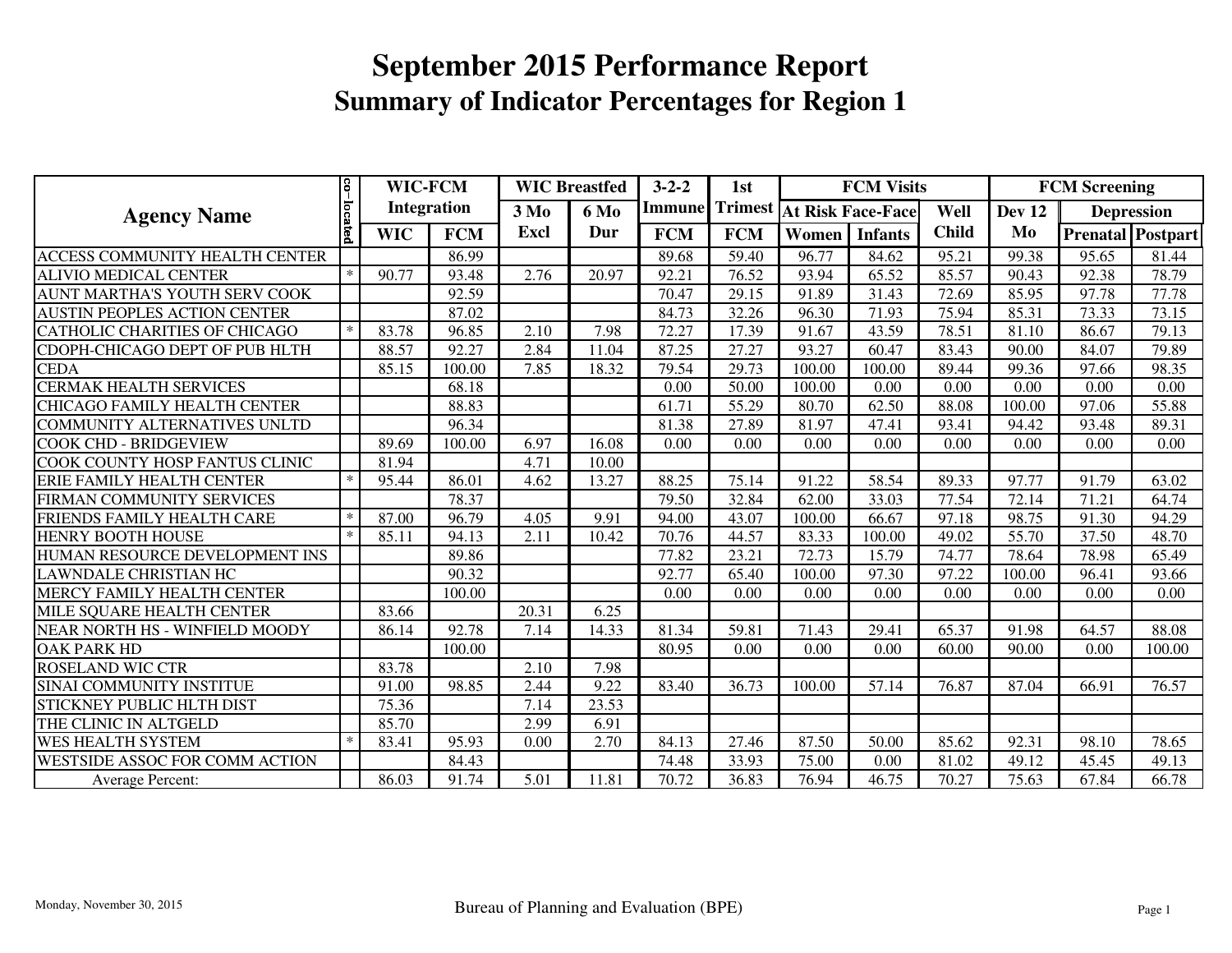|                                       | S.      | WIC-FCM            |            | <b>WIC Breastfed</b>            |       | $3 - 2 - 2$ | 1st        |                                         | <b>FCM Visits</b> |              | <b>FCM Screening</b> |        |                          |
|---------------------------------------|---------|--------------------|------------|---------------------------------|-------|-------------|------------|-----------------------------------------|-------------------|--------------|----------------------|--------|--------------------------|
| <b>Agency Name</b>                    |         | <b>Integration</b> |            | 3 M <sub>0</sub><br><b>6 Mo</b> |       |             |            | <b>Immune</b> Trimest At Risk Face-Face |                   | Well         | Dev 12               |        | <b>Depression</b>        |
|                                       | located | <b>WIC</b>         | <b>FCM</b> | Excl                            | Dur   | <b>FCM</b>  | <b>FCM</b> | Women                                   | <b>Infants</b>    | <b>Child</b> | Mo                   |        | <b>Prenatal Postpart</b> |
| AUNT MARTHA'S YOUTH SERV KANE         |         | 100.00             | 98.74      | 8.20                            | 8.70  | 86.11       | 62.16      | 96.67                                   | 100.00            | 94.12        | 96.79                | 94.95  | 94.41                    |
| <b>BOONE CHD</b>                      |         | 100.00             | 99.73      | 13.56                           | 15.38 | 84.17       | 40.74      | 87.50                                   | 71.43             | 74.65        | 95.00                | 94.64  | 96.77                    |
| <b>CARROLL CHD</b>                    |         | 100.00             | 100.00     | 23.53                           | 25.00 | 75.00       | 70.00      | 100.00                                  | 100.00            | 62.50        | 100.00               | 100.00 | 77.78                    |
| <b>DEKALB CHD</b>                     |         | 97.10              | 100.00     | 20.69                           | 17.35 | 85.56       | 65.60      | 100.00                                  | 80.00             | 94.92        | 97.27                | 100.00 | 96.36                    |
| <b>DUPAGE CHD</b>                     |         | 99.71              | 98.78      | 21.26                           | 30.28 | 86.82       | 55.66      | 93.69                                   | 82.52             | 92.63        | 99.20                | 99.77  | 97.30                    |
| <b>GREATER ELGIN FAMILY CARE CNTR</b> |         |                    | 90.18      |                                 |       | 93.26       | 64.89      | 90.38                                   | 80.43             | 96.28        | 90.11                | 93.64  | 85.60                    |
| <b>GRUNDY CHD</b>                     |         | 99.06              | 99.10      | 23.91                           | 35.29 | 84.31       | 36.00      | 78.57                                   | 73.33             | 89.36        | 98.33                | 100.00 | 98.18                    |
| <b>KANE CHD</b>                       |         |                    | 31.71      |                                 |       | 93.55       | 0.00       | 0.00                                    | 0.00              | 85.71        | 100.00               | 0.00   | 0.00                     |
| <b>KANKAKEE CHD-BRADLEY</b>           |         | 100.00             | 99.26      | 11.18                           | 19.23 | 75.45       | 63.95      | 92.21                                   | 74.24             | 85.85        | 95.76                | 89.93  | 83.81                    |
| <b>KENDALL CHD</b>                    |         | 97.25              | 97.04      | 15.87                           | 29.41 | 82.43       | 30.30      | 100.00                                  | 100.00            | 84.44        | 100.00               | 89.29  | 69.05                    |
| <b>LAKE CHD</b>                       |         | 98.32              | 98.01      | 11.36                           | 18.04 | 79.32       | 48.27      | 85.71                                   | 50.25             | 78.04        | 86.81                | 79.72  | 78.16                    |
| <b>LEE CHD</b>                        |         | 100.00             | 98.87      | 31.25                           | 26.92 | 89.61       | 61.36      | 100.00                                  | 100.00            | 94.23        | 98.11                | 86.84  | 98.00                    |
| <b>MCHENRY CHD</b>                    |         | 99.13              | 99.39      | 20.92                           | 26.20 | 84.41       | 58.74      | 98.44                                   | 89.74             | 97.06        | 100.00               | 92.98  | 91.84                    |
| <b>OGLE CHD</b>                       |         | 99.67              | 98.36      | 21.31                           | 30.00 | 85.23       | 38.46      | 100.00                                  | 100.00            | 80.36        | 98.15                | 93.75  | 75.93                    |
| <b>STEPHENSON CHD</b>                 |         | 100.00             | 99.67      | 14.89                           | 20.00 | 87.36       | 57.00      | 84.62                                   | 90.63             | 97.37        | 99.21                | 97.22  | 97.37                    |
| <b>VNA FOX VALLEY</b>                 |         | 96.86              | 99.20      | 10.91                           | 20.48 | 80.99       | 44.79      | 87.42                                   | 66.51             | 86.38        | 99.25                | 96.74  | 92.75                    |
| <b>WELL CHILD CONFERENCE</b>          |         | 91.98              |            | 9.95                            | 16.53 |             |            |                                         |                   |              |                      |        |                          |
| <b>WHITESIDE CHD</b>                  |         | 100.00             | 97.32      | .69                             | 2.38  | 84.17       | 51.96      | 95.92                                   | 89.13             | 72.29        | 97.12                | 92.06  | 98.91                    |
| WILL CHD                              |         | 99.05              | 99.07      | 14.56                           | 20.53 | 81.61       | 34.33      | 88.12                                   | 76.38             | 82.13        | 99.72                | 98.92  | 93.00                    |
| <b>WINNEBAGO CHD</b>                  |         | 98.96              | 99.31      | 9.44                            | 16.93 | 78.23       | 33.11      | 88.82                                   | 70.63             | 70.31        | 98.90                | 69.41  | 66.74                    |
| <b>Average Percent:</b>               |         | 98.73              | 94.93      | 15.80                           | 21.04 | 84.08       | 48.28      | 87.79                                   | 78.70             | 85.19        | 97.35                | 87.89  | 83.79                    |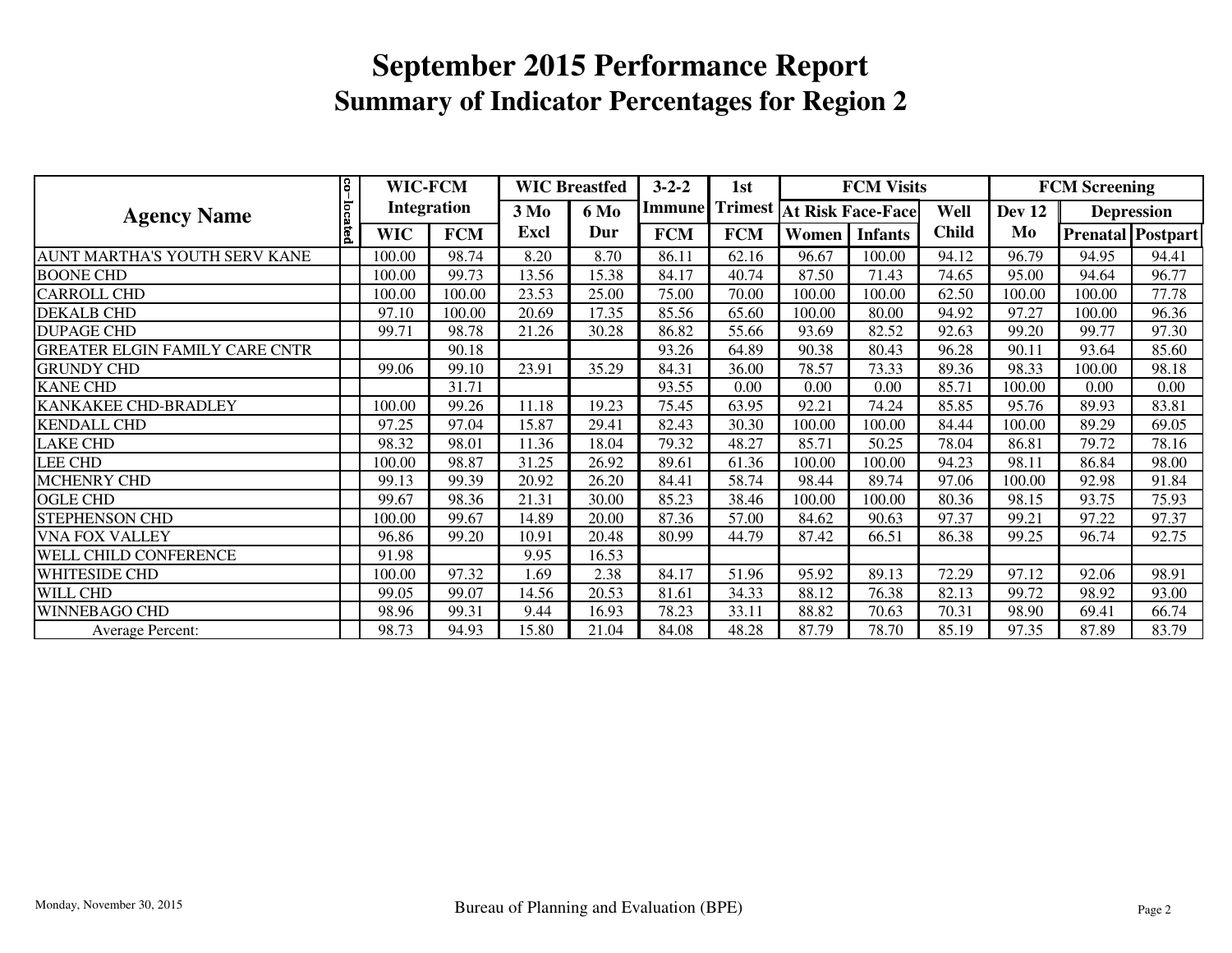| <b>Agency Name</b>                   |         | 8 <br>WIC-FCM<br><b>Integration</b> |            |             | <b>WIC Breastfed</b> | $3 - 2 - 2$ | 1st            |                          | <b>FCM Visits</b> |              | <b>FCM Screening</b> |        |                          |
|--------------------------------------|---------|-------------------------------------|------------|-------------|----------------------|-------------|----------------|--------------------------|-------------------|--------------|----------------------|--------|--------------------------|
|                                      |         |                                     |            | $3\,M0$     | 6 Mo                 | Immunel     | <b>Trimest</b> | <b>At Risk Face-Face</b> |                   | Well         | Dev 12               |        | <b>Depression</b>        |
|                                      | located | <b>WIC</b>                          | <b>FCM</b> | <b>Excl</b> | Dur                  | <b>FCM</b>  | <b>FCM</b>     | Women                    | <b>Infants</b>    | <b>Child</b> | Mo                   |        | <b>Prenatal</b> Postpart |
| <b>AUNT MARTHA'S YOUTH SERV VERM</b> |         |                                     | 89.17      |             |                      | 79.47       | 74.16          | 23.08                    | 0.00              | 84.34        | 51.19                | 79.07  | 32.53                    |
| <b>BUREAU COUNTY HEALTH DEPT</b>     |         | 85.65                               |            | 9.76        | 16.67                |             |                |                          |                   |              |                      |        |                          |
| <b>CHAMPAIGN-URBANA PHD</b>          |         | 99.33                               | 99.93      | 14.07       | 20.50                | 86.18       | 46.97          | 94.00                    | 67.50             | 86.12        | 99.31                | 91.28  | 90.77                    |
| <b>FORD CHD</b>                      |         | 100.00                              | 100.00     | 5.56        | 18.18                | 100.00      | 41.18          | 100.00                   | 85.71             | 52.63        | 100.00               | 100.00 | 44.44                    |
| <b>FULTON CHD</b>                    |         | 99.59                               | 99.22      | 16.67       | 26.67                | 94.52       | 48.57          | 62.50                    | 47.62             | 69.57        | 100.00               | 96.43  | 97.73                    |
| <b>HENDERSON CHD</b>                 |         | 100.00                              | 100.00     | 0.00        | 33.33                | 87.50       | 20.00          | 100.00                   | 100.00            | 100.00       | 100.00               | 100.00 | 100.00                   |
| <b>HENRY CHD</b>                     |         | 99.49                               | 100.00     | 11.69       | 12.28                | 86.78       | 49.18          | 100.00                   | 100.00            | 93.75        | 100.00               | 100.00 | 100.00                   |
| <b>IROQUOIS HD</b>                   |         | 100.00                              | 100.00     | 16.67       | 25.00                | 78.43       | 46.15          | 100.00                   | 93.33             | 94.59        | 100.00               | 100.00 | 100.00                   |
| <b>KNOX CHD</b>                      |         | 99.77                               | 99.78      | 10.87       | 16.33                | 93.55       | 59.02          | 95.65                    | 85.71             | 98.63        | 100.00               | 100.00 | 98.95                    |
| <b>LASALLE CHD</b>                   |         | 99.87                               | 99.65      | 15.03       | 22.00                | 79.75       | 47.47          | 85.14                    | 94.64             | 89.81        | 100.00               | 93.75  | 90.85                    |
| <b>LIVINGSTON CHD</b>                |         | 99.55                               | 96.55      | 19.05       | 29.03                | 97.59       | 48.39          | 90.91                    | 82.61             | 100.00       | 100.00               | 100.00 | 93.75                    |
| <b>MARSHALL CHD</b>                  |         | 100.00                              | 98.84      | 27.27       | 16.67                | 85.71       | 50.00          | 100.00                   | 100.00            | 100.00       | 100.00               | 100.00 | 100.00                   |
| <b>MASON CHD</b>                     |         | 99.26                               | 100.00     | 13.33       | 19.23                | 78.79       | 35.29          | 50.00                    | 80.00             | 89.47        | 100.00               | 100.00 | 100.00                   |
| MCDONOUGH COUNTY HD                  |         | 88.69                               |            | 36.36       | 35.29                |             |                |                          |                   |              |                      |        |                          |
| <b>MCLEAN CHD</b>                    |         | 100.00                              | 98.83      | 19.30       | 23.81                | 79.89       | 55.15          | 81.63                    | 79.22             | 87.77        | 100.00               | 97.52  | 91.06                    |
| <b>MERCER CHD</b>                    |         | 100.00                              | 100.00     | 6.67        | 10.00                | 91.30       | 60.00          | 100.00                   | 66.67             | 94.44        | 100.00               | 100.00 | 100.00                   |
| PEORIA CITY/CHD                      |         | 84.73                               | 79.41      | 11.11       | 17.34                | 83.33       | 100.00         | 0.00                     | 0.00              | 100.00       | 100.00               | 0.00   | 0.00                     |
| <b>PUTNAM CHD</b>                    |         | 100.00                              | 100.00     | 20.00       | 0.00                 | 88.89       | 50.00          | 100.00                   | 66.67             | 100.00       | 100.00               | 100.00 | 100.00                   |
| ROCK ISLAND CHD                      |         | 99.69                               | 99.57      | 5.80        | 11.98                | 68.37       | 48.24          | 88.49                    | 88.98             | 75.89        | 98.24                | 91.58  | 81.56                    |
| <b>TASC</b>                          |         |                                     | 95.47      |             |                      | 80.40       | 18.64          | 66.67                    | 22.73             | 80.34        | 92.92                | 100.00 | 98.95                    |
| <b>TAZEWELL CHD</b>                  |         | 99.56                               | 93.64      | 17.93       | 23.30                | 84.89       | 23.81          | 87.88                    | 65.71             | 79.75        | 99.49                | 94.44  | 99.44                    |
| <b>VERMILION COUNTY HD</b>           |         | 86.76                               |            | 7.22        | 10.47                |             |                |                          |                   |              |                      |        |                          |
| <b>WARREN CHD</b>                    |         | 99.51                               | 100.00     | 8.89        | 18.18                | 87.50       | 64.10          | 100.00                   | 100.00            | 93.94        | 100.00               | 100.00 | 100.00                   |
| <b>WOODFORD</b>                      |         | 83.85                               |            | 19.05       | 18.18                |             |                |                          |                   |              |                      |        |                          |
| Average Percent:                     |         | 96.60                               | 97.50      | 14.20       | 19.29                | 85.64       | 49.32          | 81.30                    | 71.36             | 88.55        | 97.06                | 92.20  | 86.00                    |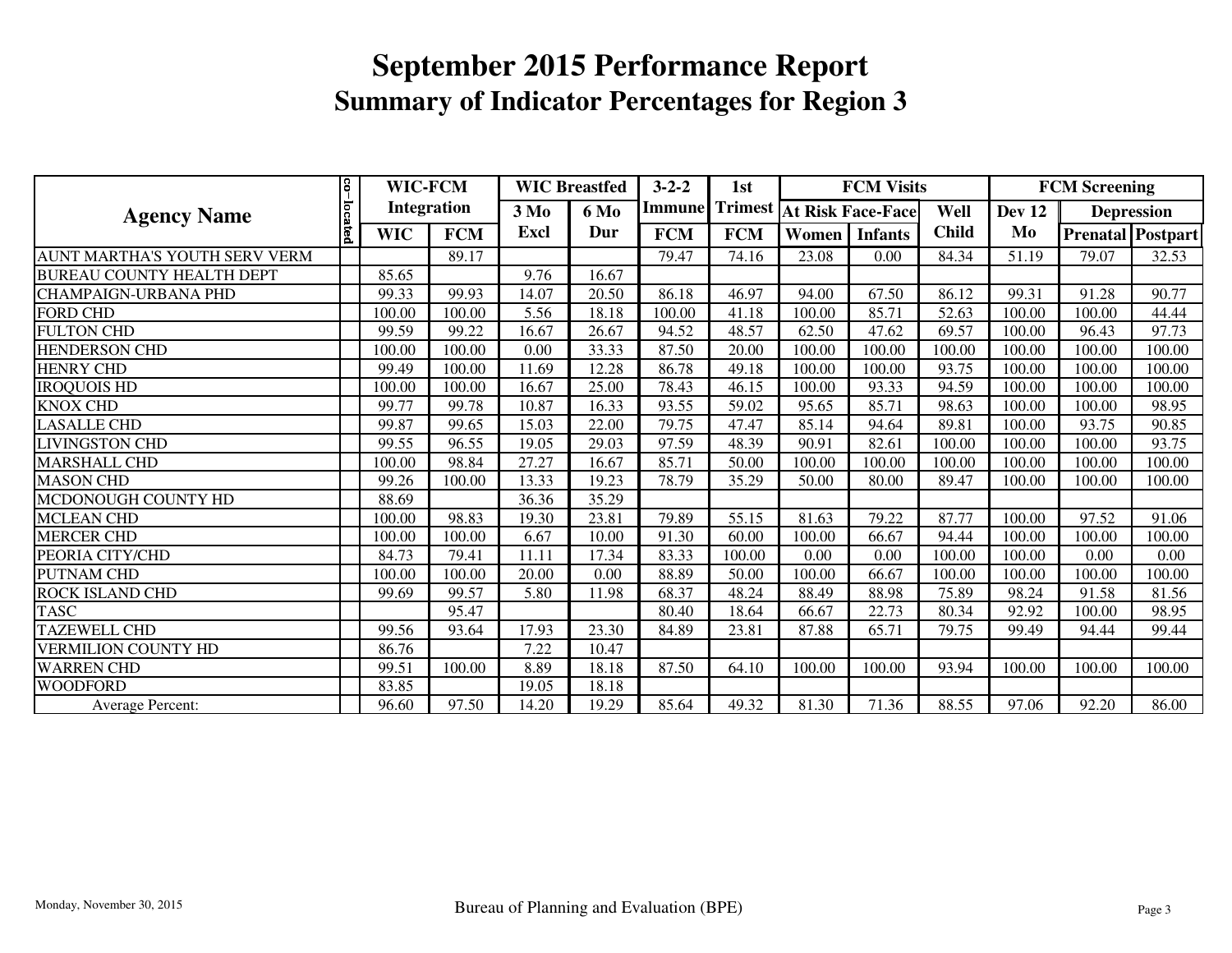| <b>Agency Name</b>         |               | WIC-FCM<br><b>Integration</b> |            | <b>WIC Breastfed</b> |             | $3 - 2 - 2$ | 1st        |        | <b>FCM Visits</b>                |              | <b>FCM Screening</b> |                   |                   |
|----------------------------|---------------|-------------------------------|------------|----------------------|-------------|-------------|------------|--------|----------------------------------|--------------|----------------------|-------------------|-------------------|
|                            |               |                               |            | $3\mathrm{Mo}$       | <b>6 Mo</b> | Immune      |            |        | <b>Trimest At Risk Face-Face</b> | Well         | Dev 12               | <b>Depression</b> |                   |
|                            | $\frac{1}{2}$ | <b>WIC</b>                    | <b>FCM</b> | Excl                 | Dur         | <b>FCM</b>  | <b>FCM</b> | Women  | <b>Infants</b>                   | <b>Child</b> | Mo                   |                   | Prenatal Postpart |
| <b>ADAMS CHD</b>           |               | 99.22                         | 94.06      | 15.56                | 25.42       | 89.56       | 38.54      | 81.25  | 70.83                            | 90.12        | 95.40                | 71.83             | 84.00             |
| <b>BROWN CHD</b>           |               | 100.00                        | 100.00     | 0.00                 | 0.00        | 91.67       | 62.50      | 100.00 | 100.00                           | 100.00       | 100.00               | 100.00            | 87.50             |
| <b>CALHOUN CHD</b>         |               | 100.00                        | 100.00     | 50.00                | 0.00        | 62.50       | 0.00       | 50.00  | 0.00                             | 75.00        | 100.00               | 100.00            | 0.00              |
| <b>CASS CHD</b>            |               | 100.00                        | 100.00     | 5.00                 | 26.67       | 88.64       | 21.43      | 100.00 | 100.00                           | 100.00       | 96.77                | 100.00            | 100.00            |
| <b>CHRISTIAN CHD</b>       |               | 100.00                        | 100.00     | 9.09                 | 5.00        | 73.74       | 51.06      | 90.00  | 50.00                            | 78.05        | 98.15                | 92.31             | 87.23             |
| <b>CLARK CHD</b>           |               | 100.00                        | 100.00     | 21.43                | 10.53       | 87.34       | 65.52      | 100.00 | 66.67                            | 88.00        | 100.00               | 100.00            | 100.00            |
| <b>COLES CHD</b>           |               | 100.00                        | 100.00     | 14.08                | 10.53       | 89.15       | 49.35      | 92.86  | 85.00                            | 100.00       | 98.88                | 100.00            | 98.81             |
| <b>CUMBERLAND CHD</b>      |               | 100.00                        | 100.00     | 33.33                | 75.00       | 95.65       | 35.71      | 100.00 | 50.00                            | 93.33        | 100.00               | 100.00            | 100.00            |
| <b>DEWITT-PIATT BI-CHD</b> |               | 100.00                        | 100.00     | 9.68                 | 0.00        | 88.64       | 37.04      | 57.14  | 50.00                            | 84.38        | 100.00               | 85.71             | 75.00             |
| <b>DOUGLAS CHD</b>         |               | 100.00                        | 99.03      | 13.33                | 28.57       | 80.00       | 50.00      | 100.00 | 77.78                            | 94.74        | 100.00               | 88.89             | 75.00             |
| <b>EDGAR CHD</b>           |               | 100.00                        | 100.00     | 12.50                | 21.43       | 88.52       | 38.10      | 83.33  | 81.82                            | 90.63        | 100.00               | 100.00            | 100.00            |
| <b>EFFINGHAM CHD</b>       |               | 100.00                        | 100.00     | 7.14                 | 9.68        | 89.29       | 34.29      | 88.24  | 88.24                            | 90.91        | 100.00               | 100.00            | 78.57             |
| <b>GREENE CHD</b>          |               | 99.05                         | 100.00     | 0.00                 | 25.00       | 85.71       | 55.00      | 100.00 | 88.89                            | 100.00       | 100.00               | 84.62             | 92.86             |
| HANCOCK COUNTY HD          |               | 76.70                         |            | 28.00                | 22.22       |             |            |        |                                  |              |                      |                   |                   |
| <b>JERSEY CHD</b>          |               | 100.00                        | 100.00     | 16.67                | 35.29       | 94.34       | 61.54      | 91.67  | 100.00                           | 96.97        | 100.00               | 100.00            | 92.86             |
| <b>LOGAN CHD</b>           |               | 96.97                         | 99.48      | 19.35                | 28.57       | 76.62       | 46.43      | 100.00 | 50.00                            | 81.08        | 97.83                | 71.43             | 92.68             |
| <b>MACON CHD</b>           |               | 100.00                        | 98.63      | 13.27                | 16.81       | 83.73       | 47.46      | 61.29  | 50.00                            | 65.97        | 84.52                | 74.75             | 88.65             |
| <b>MACOUPIN</b>            |               | 85.98                         |            | 16.98                | 13.16       |             |            |        |                                  |              |                      |                   |                   |
| MONTGOMERY CHD             |               | 97.02                         | 99.53      | 21.43                | 46.15       | 81.97       | 57.14      | 90.32  | 90.00                            | 94.87        | 97.73                | 85.37             | 92.86             |
| <b>MORGAN CHD</b>          |               | 100.00                        | 99.65      | 4.76                 | 11.11       | 86.49       | 72.73      | 92.86  | 100.00                           | 87.50        | 89.66                | 98.00             | 86.00             |
| MOULTRIE CHD               |               | 100.00                        | 100.00     | 13.33                | 18.18       | 82.50       | 28.57      | 100.00 | 80.00                            | 83.33        | 100.00               | 100.00            | 100.00            |
| PIKE CHD                   |               | 100.00                        | 100.00     | 21.74                | 20.00       | 94.59       | 46.15      | 100.00 | 100.00                           | 95.83        | 100.00               | 100.00            | 100.00            |
| <b>SANGAMON CHD</b>        |               | 99.52                         | 98.97      | 11.40                | 19.26       | 74.03       | 41.53      | 88.04  | 77.27                            | 80.75        | 98.26                | 99.44             | 96.08             |
| <b>SCHUYLER CHD</b>        |               | 91.84                         | 100.00     | 30.77                | 12.50       | 70.00       | 33.33      | 100.00 | 100.00                           | 50.00        | 100.00               | 100.00            | 100.00            |
| <b>SCOTT CHD</b>           |               | 100.00                        | 100.00     | 12.50                | 0.00        | 81.82       | 66.67      | 100.00 | 100.00                           | 100.00       | 100.00               | 100.00            | 100.00            |
| <b>SHELBY CHD</b>          |               | 100.00                        | 99.21      | 32.00                | 38.89       | 91.57       | 63.16      | 100.00 | 100.00                           | 96.88        | 100.00               | 100.00            | 96.00             |
| <b>Average Percent:</b>    |               | 97.93                         | 99.52      | 16.67                | 20.00       | 84.50       | 45.97      | 90.29  | 77.35                            | 88.26        | 98.22                | 93.85             | 88.50             |